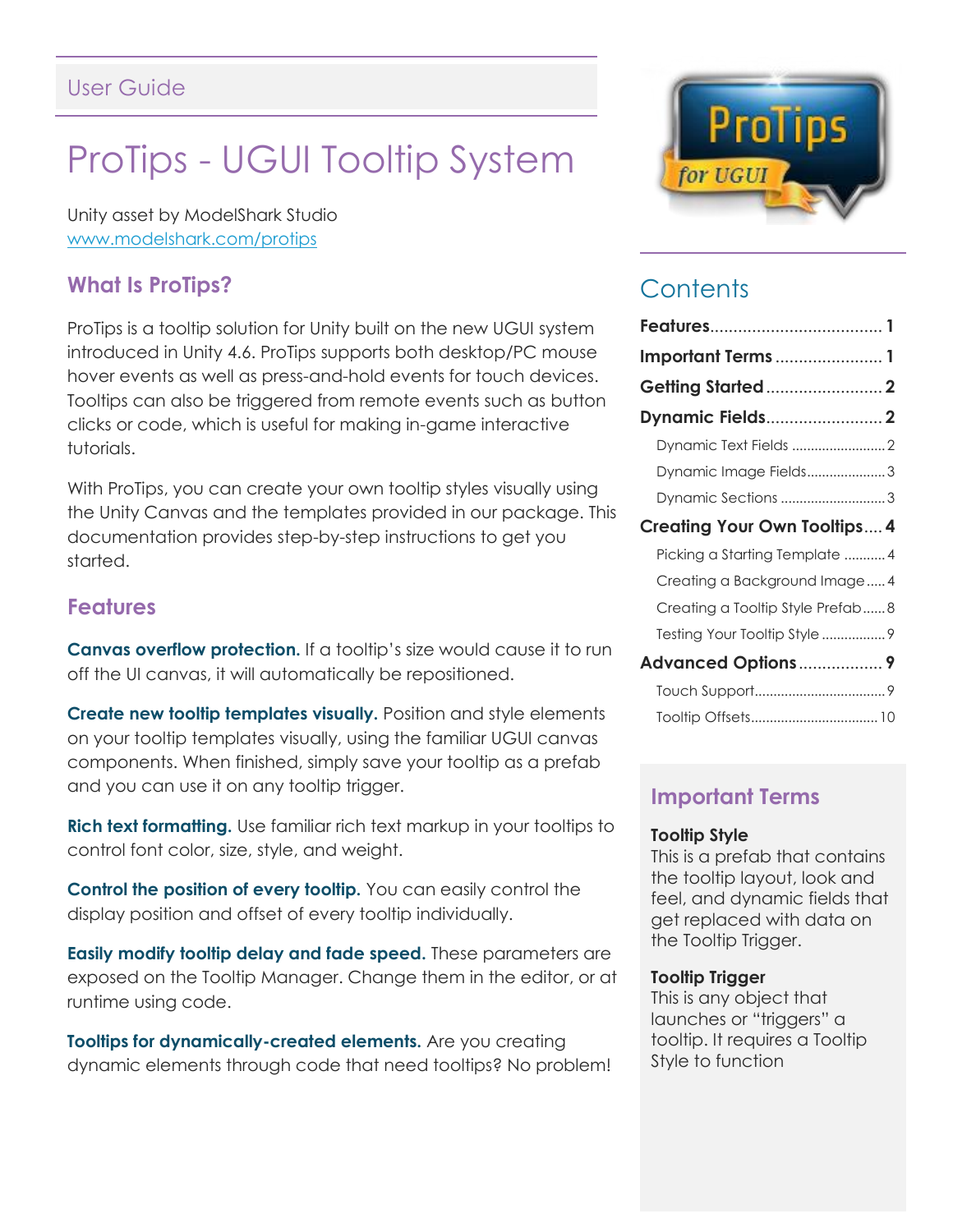Flexible tooltip options. You can create tooltips that stay open for a while, stay open until closed, block other tooltips from opening, and trigger tooltips from one object that appear over another.

**High performance.** Only one tooltip is instantiated per tooltip style and turned on/off as needed. This keeps memory usage and draw calls to a minimum.

**Attach Tooltips to 3D Objects.** You can attach tooltips to 3D world space object by adding the TooltipTrigger script to them, and the tooltips will be rendered on the canvas.

Full source code. If you ever need to extend the tooltip system for your specific requirements, full C# source code is included.

## **Getting Started**

We've worked hard to make ProTips as easy to use as possible. To get started right away, follow these simple steps:

*Note: There's already a completed QuickStart scene in the ProTips project folder if you want to skip this stepby-step setup*

- 1) Import the ProTips asset package into your project.
- 2) Create a new scene and add a UI Panel. A Canvas and EventSystem will be automatically added for you.
- 3) On the top menu in Unity, click Window => ProTips => Quick Setup. This will add the TooltipManager to the scene.
- 4) Now add a Button to your Panel. Click the Button, and in the inspector choose Add Component => TooltipTrigger script.
- 5) Now the button is a tooltip trigger. But first we need to specify what tooltip style to use. Find the CleanSimple prefab in the ProTips\Tooltip Prefabs folder and drag it to the Tooltip Style field.
- 6) Notice how there is a new field added: [BodyText]. Whatever text you type in here will replace the [BodyText] parameter in the tooltip. For now, type "This is a simple tooltip".
- 7) Run the scene. When you mouse over the button, you should see your tooltip displayed.

## **Dynamic Fields**

We provide three types of dynamic fields you can use. When you create a dynamic field on your tooltip, it will show up in the TooltipTrigger inspector, where you can change it at design time, or through code at runtime. Our demo scene provides many examples of both methods.

#### **Dynamic Text Fields**

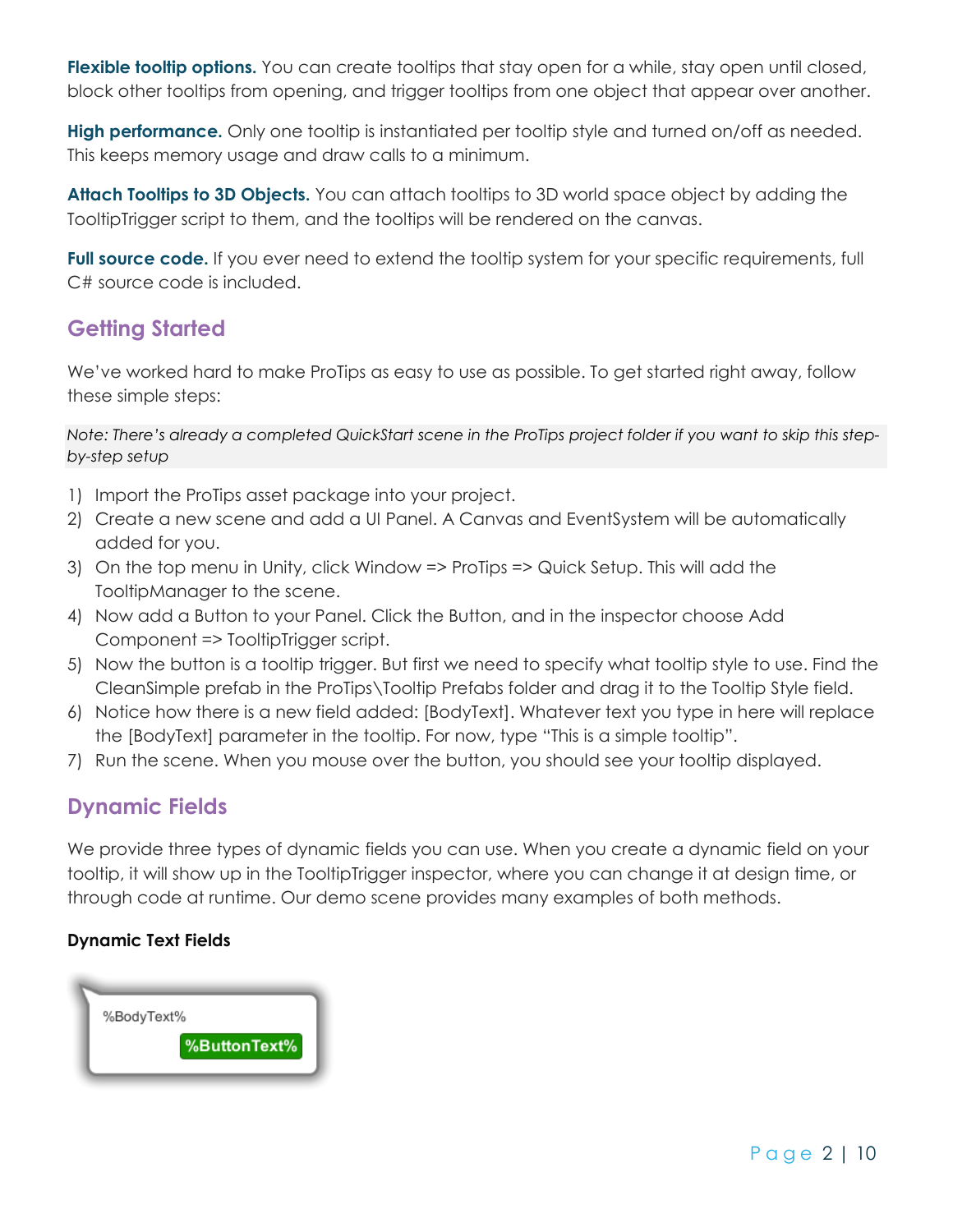Open the scene named "Tooltip Workshop" to see some of the example templates available. Every field marked with %FieldName% is a dynamic text field that will show up on the TooltipTrigger inspector, ready to be filled in with text that replaces the placeholder at runtime.

#### **Dynamic Image Fields**

| %TitleText%                             |               |
|-----------------------------------------|---------------|
| <b>Placeholder Image</b><br>%ItemImage% | %Stats%       |
|                                         | %Description% |

The placeholder images are also parameter fields. If you look at one of the placholder Image components in the inspector, you'll see that they have a DynamicImage script attached. This allows you to give each dynamic image a placeholder name so you can replace them with a different image when they're triggered at runtime.

#### **Dynamic Sections**

|                                         | %TitleText%   |                                              |
|-----------------------------------------|---------------|----------------------------------------------|
|                                         | %Stats%       | <b>CURRENTLY EQUIPPED:</b><br>%EquippedName% |
| <b>Placeholder Image</b><br>%ItemImage% | %Description% | Placeholder Image<br>%Equippeditemimage%     |
| %Rarity%                                | %Value%       | %EquippedStats%<br>%EquippedValue%           |

You can even have dynamic sections in your tooltips. If you look at this example, the **Equipped Item** section is actually a dynamic section. It has the DynamicSection script attached to it, which gives it a variable name that shows up in the TooltipTrigger inspector. The only option you have with a dynamic section field is on or off. In the equipment example, this section is only turned on for items that are not currently equipped by the player.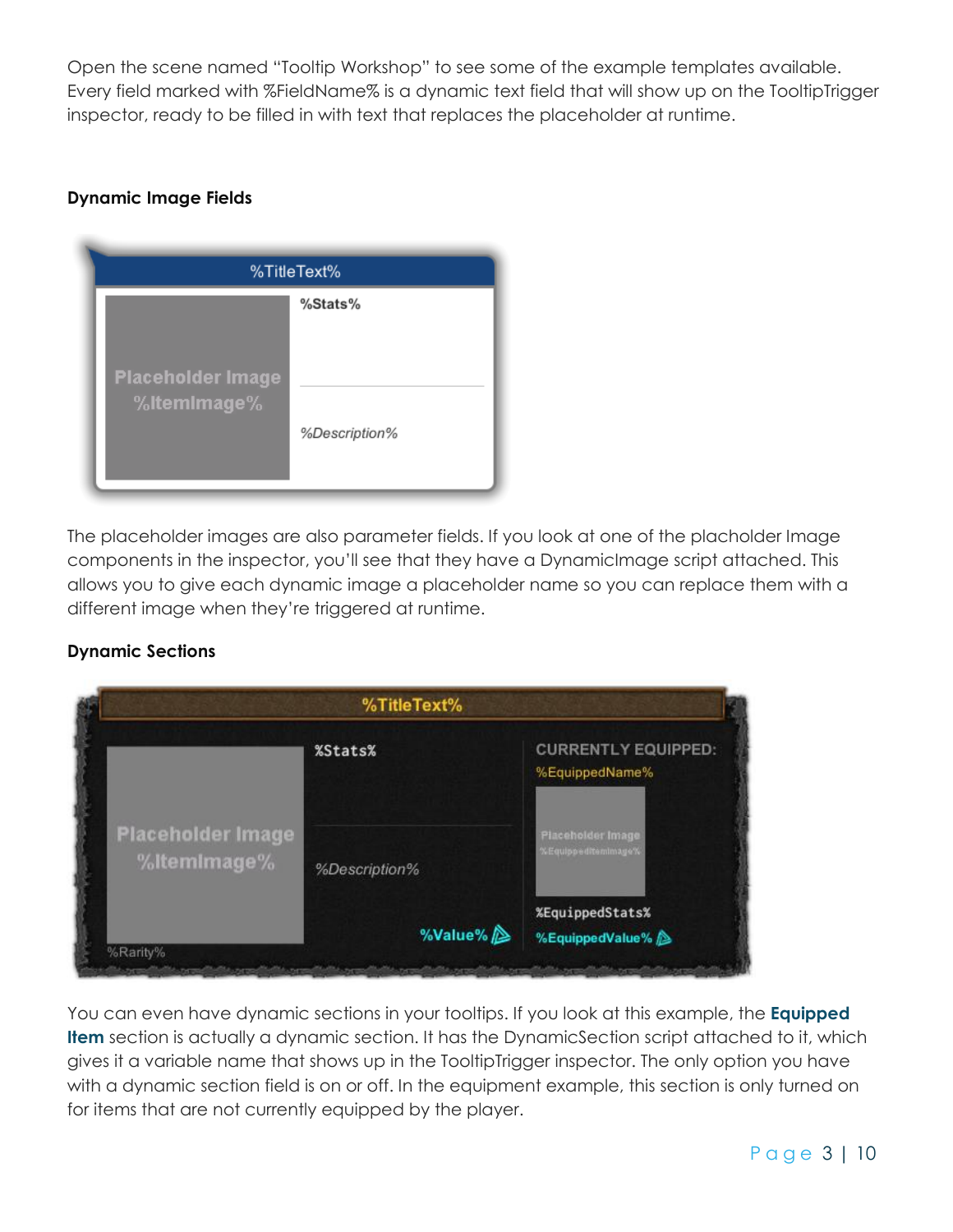## **Creating Your Own Tooltips**

The easiest way to create your own tooltip is to start with one of ours and modify it to fit your game. Let's go through the process so you can see how it's done!

#### **Picking a Starting Template**

Let's say we want to create a radically different tooltip. No matter how different it may be, we always start by deciding what dynamic fields we will need. For our tooltip, let's keep it simple. We just need a **main text area**.

Now that we know what type of tooltip we're creating, let's find something similar in the Tooltip Workshop scene (included in the ProTips package). It looks like the white one with rounded corners (below) has the correct fields, although visually it's not what we have in mind. That's okay, we'll fix it soon.



#### **Creating a Background Image**

The dynamic field name "%BodyText%" is fine for our tooltip, but the look is too plain. So let's create a new background image for the tooltip. If you click on the tooltip in the Unity editor, you'll see it has a TooltipStyle script component on it. On this script are four fields: Top Left Corner, Top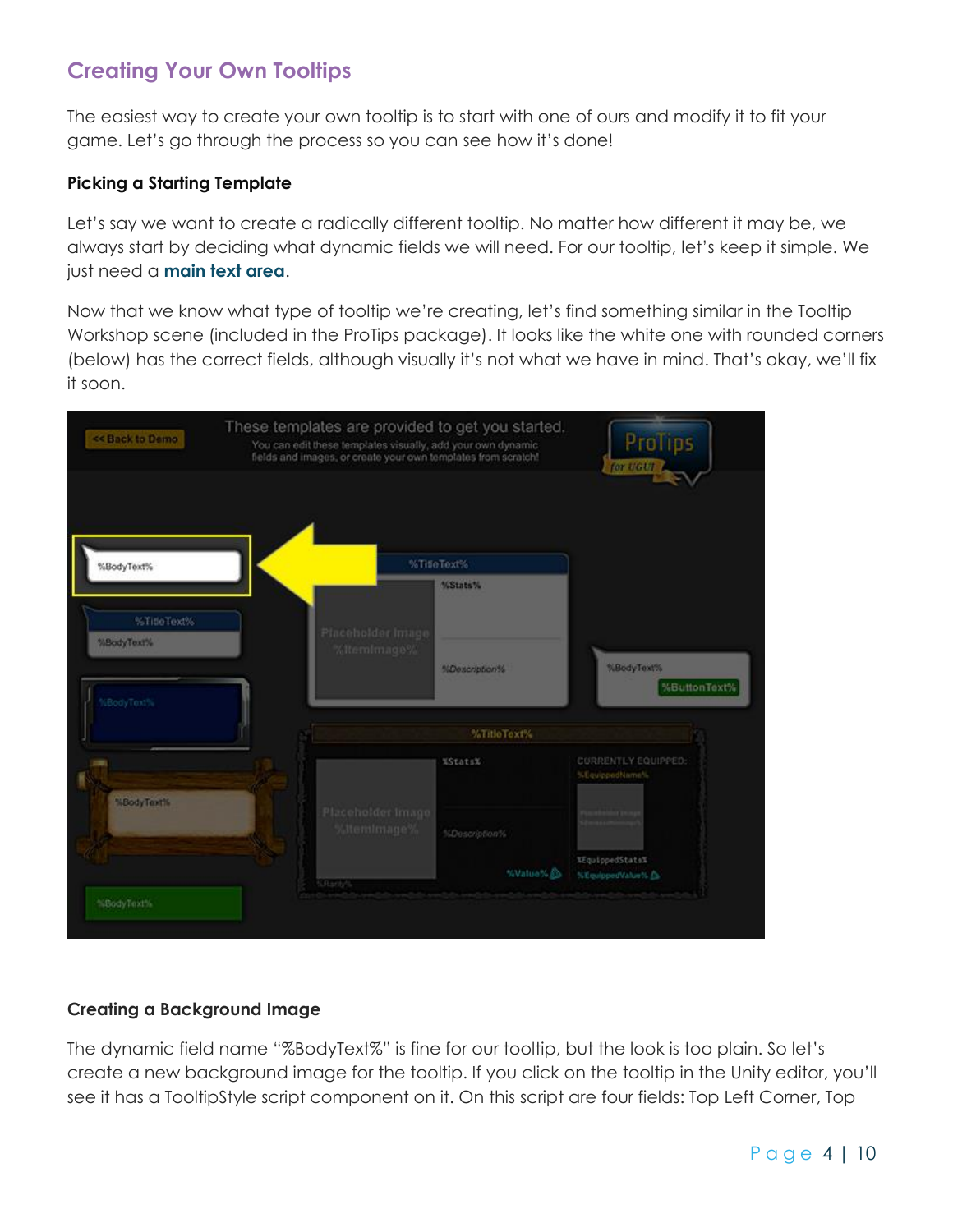Right Corner, etc. These fields are the background images for each of the four tip positions. Let's open the **TooltipStyle-CleanSimple.psd** sprite sheet in our image editor and take a look:



This image is 512x512 resolution. So all we need to do is make sure our new artwork fits within each 256x256 quadrant and has its pointer (optional) pointing in the right direction.

I've created some new artwork to use for our tooltip. It has a blue center and a grunge border style (see below).



The plan is to use the one sharp corner to indicate where the tooltip pointer is. Everything between the blue guide lines will be the "fill" area of the tooltip. The corner is the only part that won't tile. The guide lines are set at **40px** from the edge. We'll need that info later when we import the image into Unity as a sliced sprite.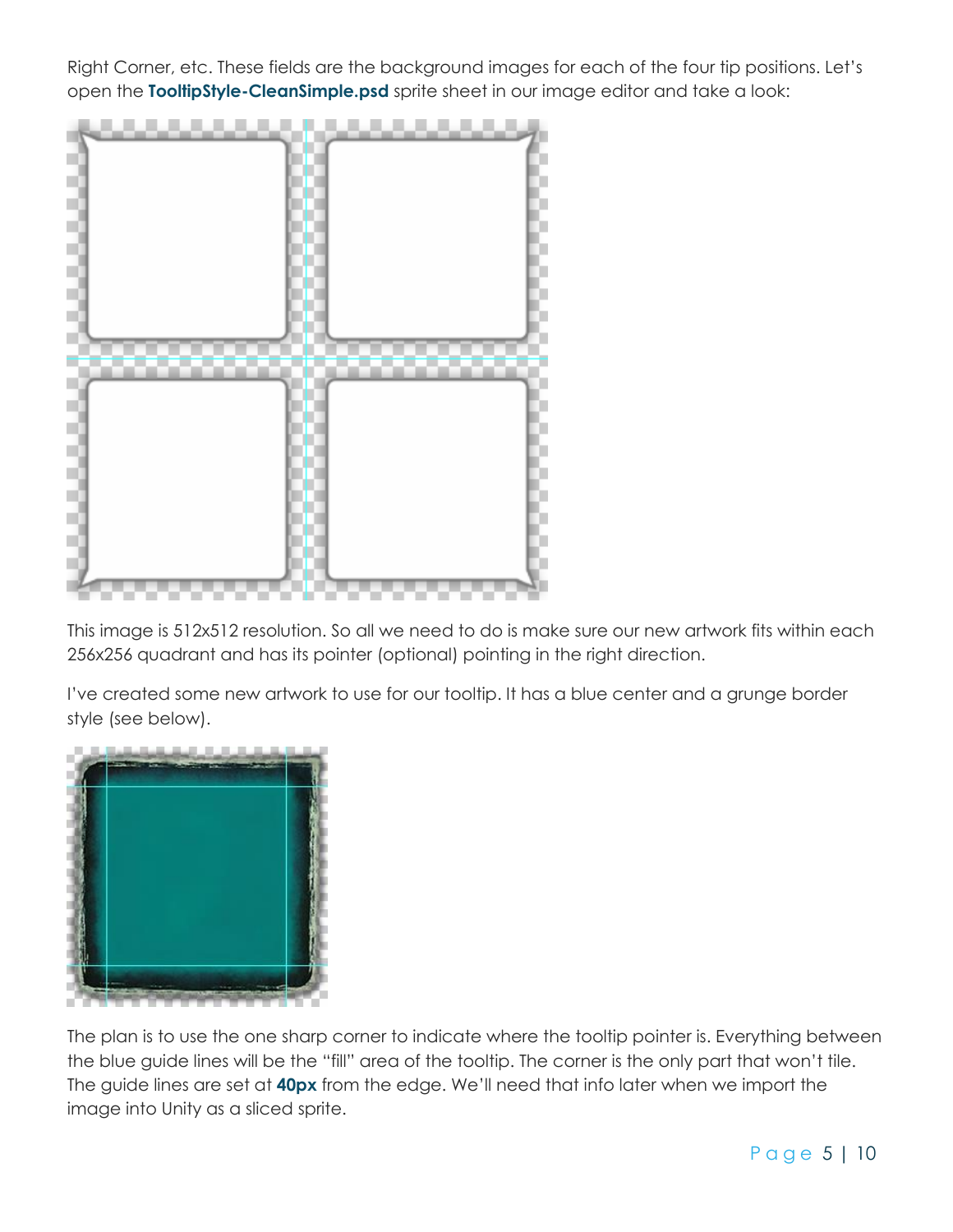*Note: If you would like to follow along, this artwork is in the ProTips asset package, under \ProTips\Demos (safe to delete)\Textures\BlueGrungeOriginal.psd*

Now we simply arrange the images so the corners point in the same direction the CleanSimple tooltip images did:



Now save the image to the Unity asset folder, under Textures.

*Note: If you're following along, this image is in the ProTips asset package, under \ProTips\Textures\ TooltipStyle-BlueGrungeSimple.psd.*

Now click on the image in the Unity inspector and change its import properties to match the properties shown below.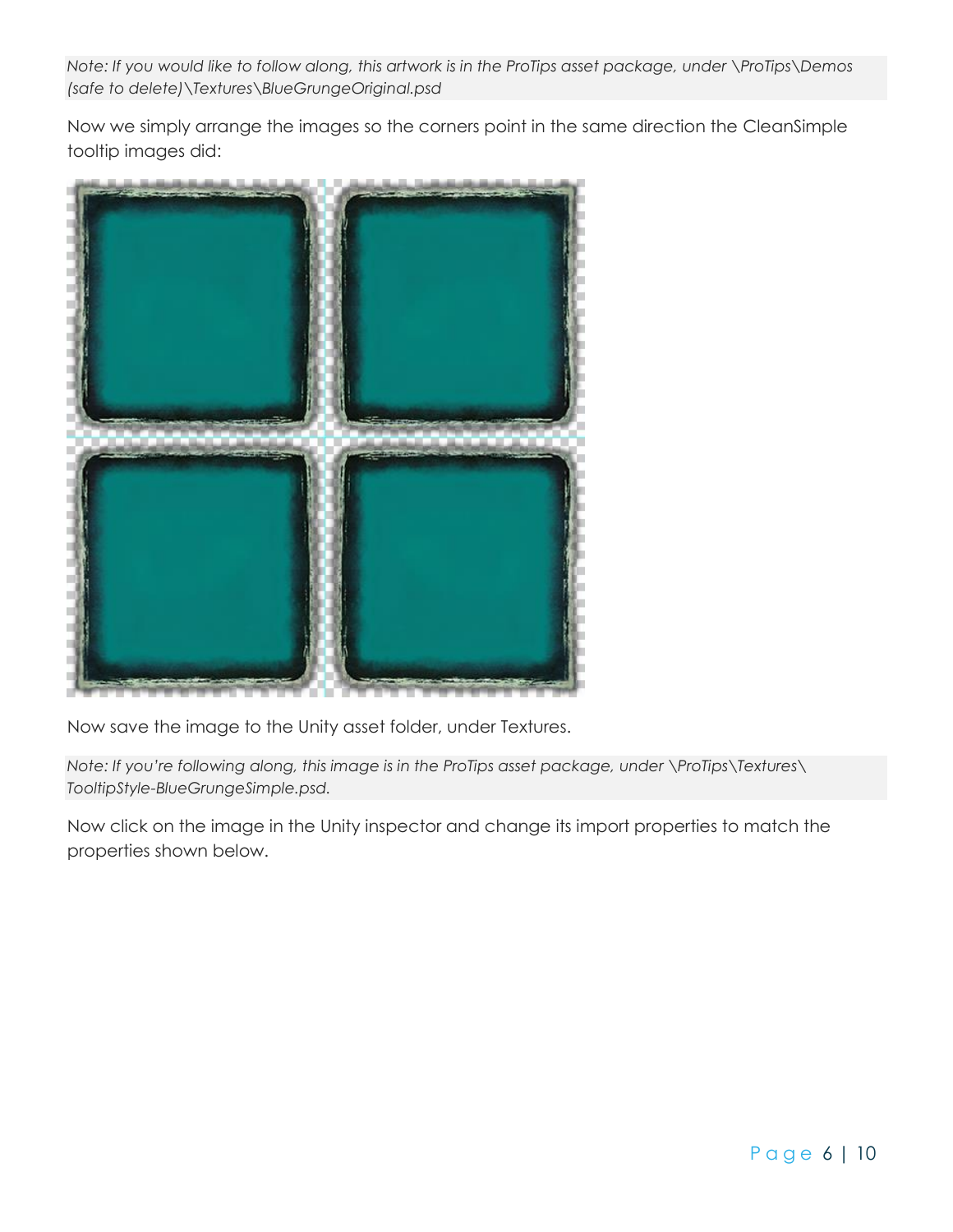| O Inspector       |                                     |
|-------------------|-------------------------------------|
|                   | TooltipStyle-BlueGrungeSimple<br>₩. |
|                   | Open                                |
| Texture Type      | Sprite (2D and UI)                  |
| Sprite Mode       | Multiple                            |
| Packing Tag       |                                     |
| Pixels Per Unit   | 100                                 |
|                   | Sprite Editor                       |
| Generate Mip Maps | M                                   |
| Filter Mode       | Bilinear                            |
| ۰.                | Б<br>Œā<br>a<br>a                   |
| <b>Max Size</b>   | 512                                 |
| Format            | Compressed                          |
|                   | Apply<br>Revert                     |

Click on the button for the Sprite Editor (above). An editor window will open so you can adjust the sprite sheet. We want to select Slice -> Type: Grid, Pixel Size: 256x256. Then click Slice. This will slice our 512x512 image into four 256x256 sprites.

| Sprite Editor<br>Slice $\frac{1}{2}$ Trim |                |       |     |  |
|-------------------------------------------|----------------|-------|-----|--|
|                                           |                |       |     |  |
| Type                                      | Grid           |       |     |  |
| Pixel Size                                | $X$ 256        |       | 256 |  |
| Offset                                    | $\times 0$     |       | 10  |  |
| Padding                                   | X <sub>0</sub> |       | Y O |  |
| Pivot                                     | Center         |       |     |  |
|                                           |                | Slice |     |  |

Next, we need to tell Unity where our borders are. Remember earlier when our guide lines were 40px from the edge? We just need to assign 40px as the border width for each of our sprites. Click on each of the sliced images and set the border values as shown below.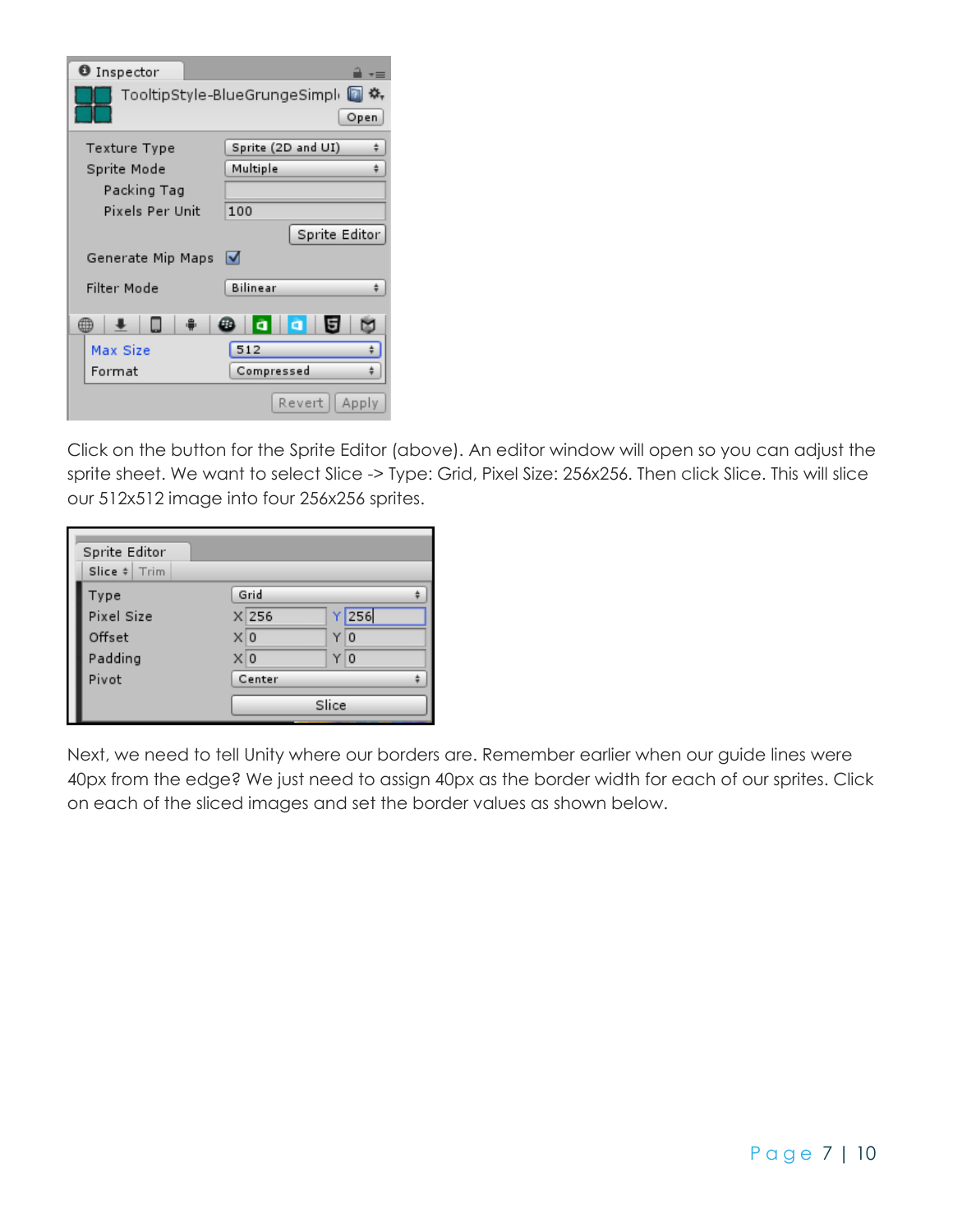

When finished setting the borders on all four images, click Apply.

#### **Creating a Tooltip Style Prefab**

Now we need to create our own TooltipStyle prefab. In the Tooltip Workshop scene, duplicate the CleanSimple game object under the Canvas. Rename it "BlueGrungeSimple" and move it to an empty area of the Canvas so you can work on it.

On the TooltipStyle component of our game object, replace the four background images (Top Left Corner, Top Right Corner, etc) with the sprites from our new artwork. While we're at it, on our tooltip's Image component, go ahead and replace the sprite with our new top left corner image. This will help us troubleshoot any layout or style issues. Your tooltip style should look like this:



It's starting to look good, but there are a couple of issues. On the right middle and left middle borders, there's some tiling artifacts because the tooltip height is allowed to shrink down too much. Also our font isn't going to be very readable against the darker background.

Select the BodyText game object and find the Layout Element component on it. Check "Min Height" and enter "60". On the Text component of the BodyText game object, change the font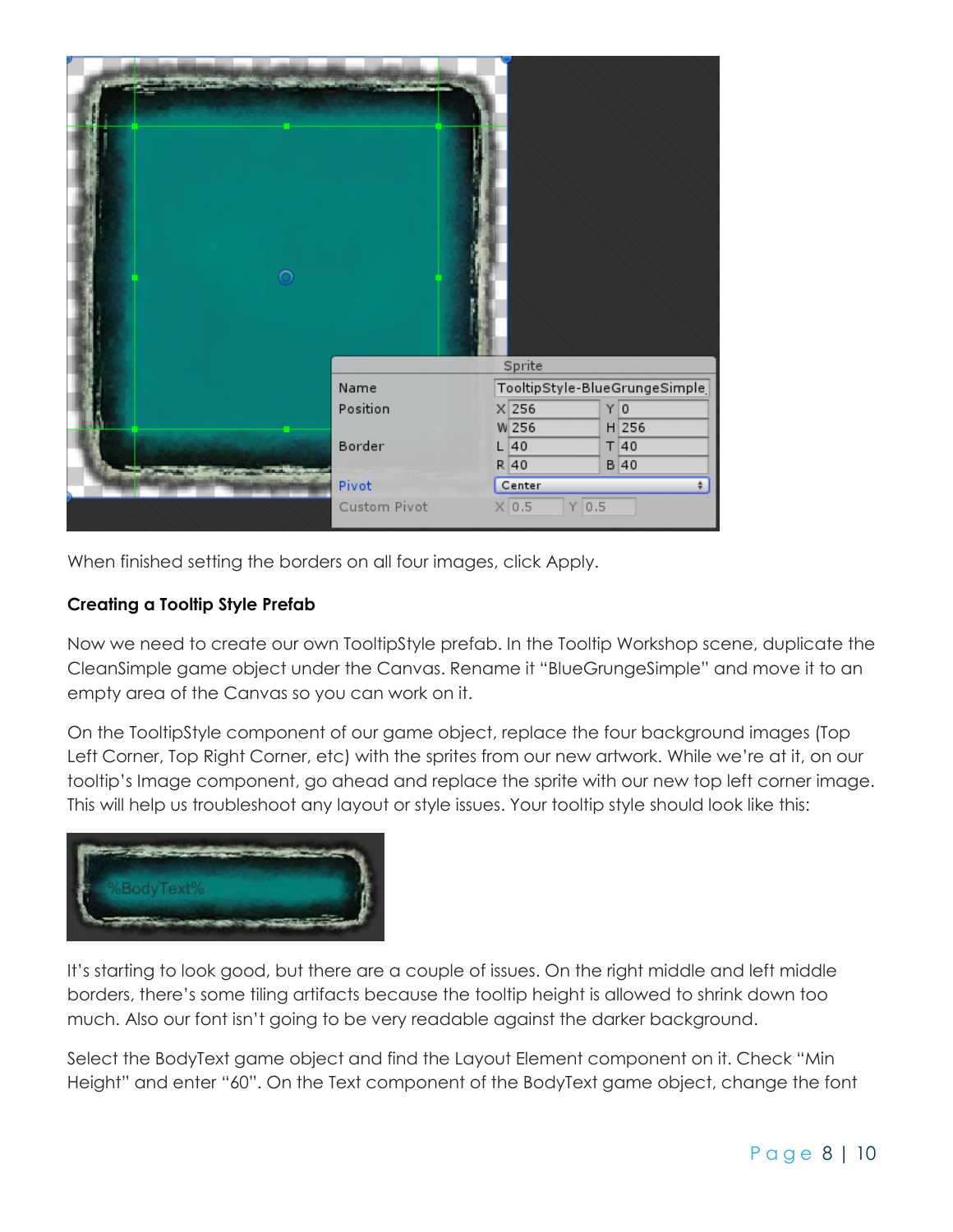and color to something that looks nice. I chose Inconsolata-Bold, normal style, 16pt, and for color pure white (255,255,255) with alpha set to 220. Here's what we have now:



Finally, we need to save our tooltip style as a prefab. Just drag the game object into the \ProTips\Tooltip Prefabs in the project tab. Now we're ready to use it!

#### **Testing Your Tooltip Style**

Switch to the ProTips Demo scene and in the hierarchy tab, select the Canvas -> Middle -> Character Panel. Create a new UI -> Button under the Character Panel. Now add the TooltipTrigger component to the button, and drag the TooltipStyle-BlueGrungeSimple prefab to the Tooltip Style field. Add some body text for the tooltip, and run the scene. Here are the final results:



## **Advanced Options**

Here are a few of the more advanced options you may need to know about.

#### **Touch Support**

For touch devices, ProTips supports press-and-hold events for triggering tooltips. The demo scene illustrates this with the green "Touch Device" button at the top. The option to turn touch support on/off is located on the Tooltip Manager: